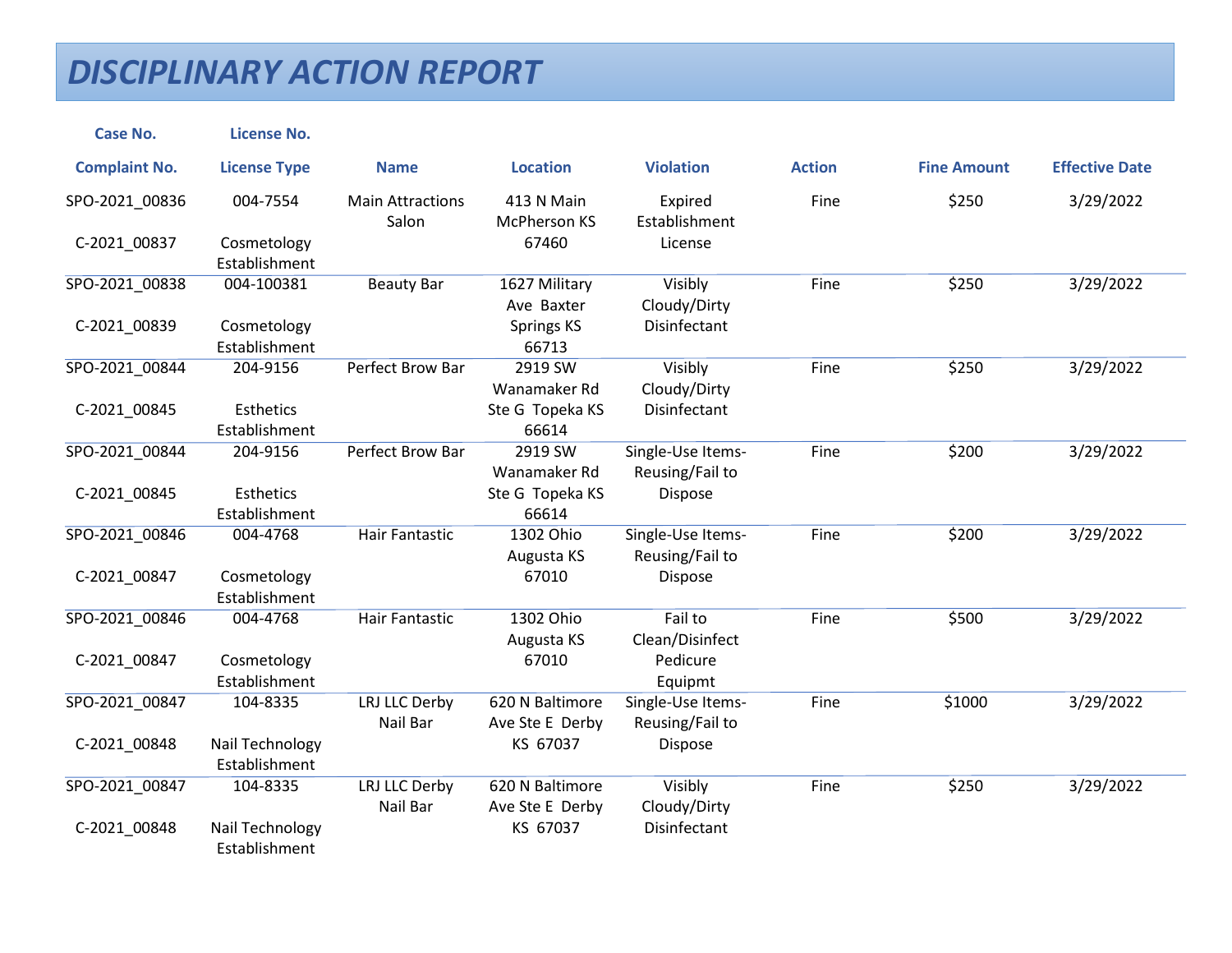| <b>Case No.</b>      | <b>License No.</b>                |                                         |                                     |                                      |               |                    |                       |
|----------------------|-----------------------------------|-----------------------------------------|-------------------------------------|--------------------------------------|---------------|--------------------|-----------------------|
| <b>Complaint No.</b> | <b>License Type</b>               | <b>Name</b>                             | <b>Location</b>                     | <b>Violation</b>                     | <b>Action</b> | <b>Fine Amount</b> | <b>Effective Date</b> |
| SPO-2021_00848       | 204-9368                          | DaVi Nails                              | 101 Bluemont<br>Ave Manhattan       | Visibly<br>Cloudy/Dirty              | Fine          | \$250              | 3/29/2022             |
| C-2021 00849         | <b>Esthetics</b><br>Establishment |                                         | KS 66502                            | Disinfectant                         |               |                    |                       |
| SPO-2021 00850       | 204-9280                          | La Posh, A Nail<br><b>Boutique LLC</b>  | 2100 N Rock Rd<br>Ste 500 Derby KS  | Single-Use Items-<br>Reusing/Fail to | Fine          | \$100              | 3/29/2022             |
| C-2021_00851         | Esthetics<br>Establishment        |                                         | 67037                               | Dispose                              |               |                    |                       |
| SPO-2021_00851       | 104-7971                          | La Posh, A Nail<br><b>Boutique LLC</b>  | 2100 N Rock Rd<br>Ste 500 Derby KS  | Fail to<br>Clean/Disinfect           | Fine          | \$1000             | 3/29/2022             |
| C-2021_00852         | Nail Technology<br>Establishment  |                                         | 67037                               | Pedicure<br>Equipmt                  |               |                    |                       |
| SPO-2021 00852       | 004-99083                         | The Hideaway: A<br><b>Paul Mitchell</b> | 218 W 6th St<br><b>Newton KS</b>    | Visibly<br>Cloudy/Dirty              | Fine          | \$250              | 3/29/2022             |
| C-2021_00853         | Cosmetology<br>Establishment      | Salon, LLC                              | 67114                               | Disinfectant                         |               |                    |                       |
| SPO-2021_00853       | 104-8285                          | Mani-Pedi Nail<br>Spa                   | 7730 E 37th St N<br>Ste 200 Wichita | Fail to<br>Clean/Disinfect           | Fine          | \$500              | 3/29/2022             |
| C-2021_00854         | Nail Technology<br>Establishment  |                                         | KS 67226                            | Pedicure<br>Equipmt                  |               |                    |                       |
| SPO-2021 00853       | 104-8285                          | Mani-Pedi Nail<br>Spa                   | 7730 E 37th St N<br>Ste 200 Wichita | Single-Use Items-<br>Reusing/Fail to | Fine          | \$500              | 3/29/2022             |
| C-2021_00854         | Nail Technology<br>Establishment  |                                         | KS 67226                            | Dispose                              |               |                    |                       |
| SPO-2021 00853       | 104-8285                          | Mani-Pedi Nail<br>Spa                   | 7730 E 37th St N<br>Ste 200 Wichita | Visibly<br>Cloudy/Dirty              | Fine          | \$250              | 3/29/2022             |
| C-2021_00854         | Nail Technology<br>Establishment  |                                         | KS 67226                            | Disinfectant                         |               |                    |                       |
| SPO-2021 00871       | 104-7684                          | <b>Model Nails II</b>                   | 3242 N Rock Rd<br>Ste 116 Wichita   | Fail to<br>Clean/Disinfect           | Fine          | \$500              | 3/29/2022             |
| C-2021_00872         | Nail Technology<br>Establishment  |                                         | KS 67226                            | Pedicure<br>Equipmt                  |               |                    |                       |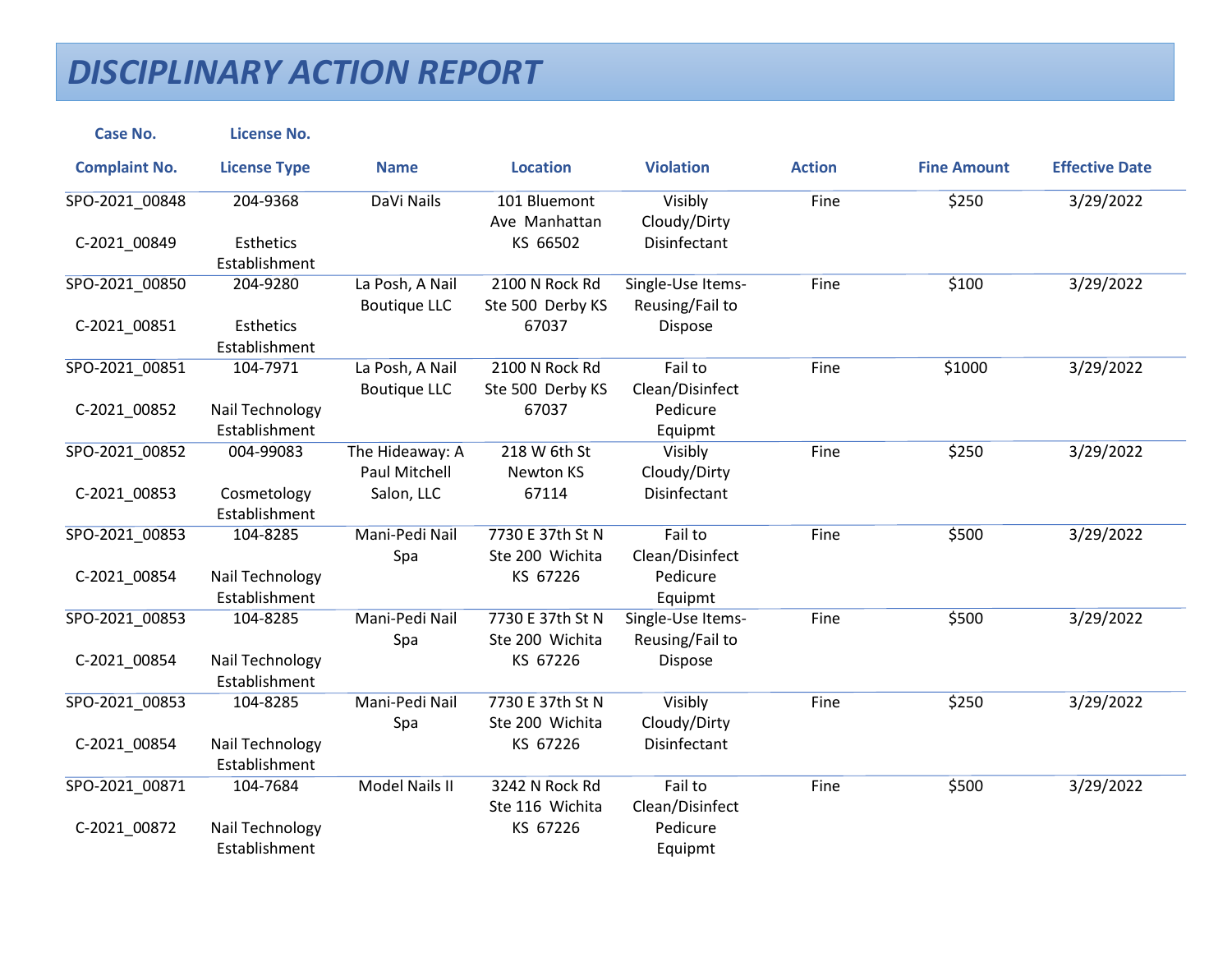| <b>Case No.</b>      | <b>License No.</b>               |                                      |                                   |                                      |               |                    |                       |
|----------------------|----------------------------------|--------------------------------------|-----------------------------------|--------------------------------------|---------------|--------------------|-----------------------|
| <b>Complaint No.</b> | <b>License Type</b>              | <b>Name</b>                          | <b>Location</b>                   | <b>Violation</b>                     | <b>Action</b> | <b>Fine Amount</b> | <b>Effective Date</b> |
| SPO-2021_00871       | 104-7684                         | Model Nails II                       | 3242 N Rock Rd<br>Ste 116 Wichita | Single-Use Items-<br>Reusing/Fail to | Fine          | \$500              | 3/29/2022             |
| C-2021_00872         | Nail Technology<br>Establishment |                                      | KS 67226                          | Dispose                              |               |                    |                       |
| SPO-2021_00872       |                                  | Unlicensed -                         | 3242 N Rock Rd,                   | Unlicensed                           | Fine          | \$500              | 3/29/2022             |
|                      | Esthetics                        | Modern Nails II                      | Ste 126 Wichita                   | Establishment                        |               |                    |                       |
| C-2021_00873         | Establishment                    |                                      | KS 67228                          |                                      |               |                    |                       |
| SPO-2021_00873       | 104-6533                         | Nails & Spa                          | 12627 E. Central,<br>Suite 307    | Single-Use Items-<br>Reusing/Fail to | Fine          | \$500              | 3/29/2022             |
| C-2021_00874         | Nail Technology                  |                                      | Wichita KS                        | Dispose                              |               |                    |                       |
|                      | Establishment                    |                                      | 67206                             |                                      |               |                    |                       |
| SPO-2021 00875       | 104-7961                         | <b>SpaRenity Nails</b><br>& Organics | 1423 N Webb Rd<br>Ste 141 Wichita | Fail to<br>Clean/Disinfect           | Fine          | \$500              | 3/29/2022             |
| C-2021 00876         | Nail Technology                  |                                      | KS 67206                          | Pedicure                             |               |                    |                       |
|                      | Establishment                    |                                      |                                   | Equipmt                              |               |                    |                       |
| SPO-2021_00875       | 104-7961                         | <b>SpaRenity Nails</b><br>& Organics | 1423 N Webb Rd<br>Ste 141 Wichita | Single-Use Items-<br>Reusing/Fail to | Fine          | \$500              | 3/29/2022             |
| C-2021_00876         | Nail Technology<br>Establishment |                                      | KS 67206                          | Dispose                              |               |                    |                       |
| SPO-2021 00876       | 004-6690                         | Riverside Hair<br>Parlour            | 2521 W 13th<br>Wichita KS         | Single-Use Items-<br>Reusing/Fail to | Fine          | \$500              | 3/29/2022             |
| C-2021_00877         | Cosmetology<br>Establishment     |                                      | 67203                             | Dispose                              |               |                    |                       |
| SPO-2021_00876       | 004-6690                         | <b>Riverside Hair</b><br>Parlour     | 2521 W 13th<br>Wichita KS         | Visibly<br>Cloudy/Dirty              | Fine          | \$250              | 3/29/2022             |
| C-2021 00877         | Cosmetology<br>Establishment     |                                      | 67203                             | Disinfectant                         |               |                    |                       |
| SPO-2021 00877       | 104-8215                         | <b>Ideal Nails</b>                   | 2532 W 13th St N<br>Wichita KS    | Fail to<br>Clean/Disinfect           | Fine          | \$500              | 3/29/2022             |
| C-2021_00878         | Nail Technology                  |                                      | 67203                             | Pedicure                             |               |                    |                       |
|                      | Establishment                    |                                      |                                   | Equipmt                              |               |                    |                       |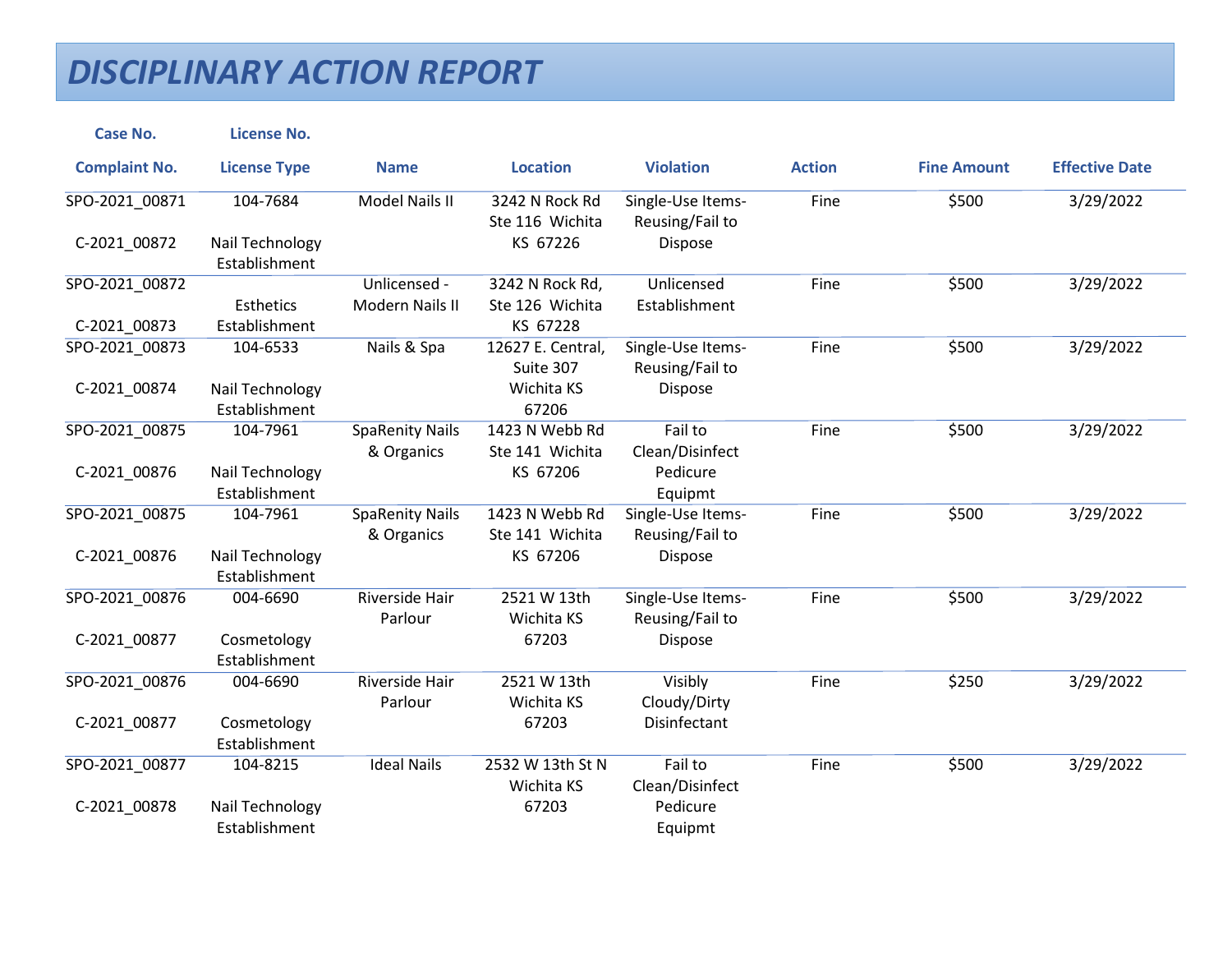| <b>Case No.</b>      | <b>License No.</b>               |                      |                                |                                      |               |                    |                       |
|----------------------|----------------------------------|----------------------|--------------------------------|--------------------------------------|---------------|--------------------|-----------------------|
| <b>Complaint No.</b> | <b>License Type</b>              | <b>Name</b>          | <b>Location</b>                | <b>Violation</b>                     | <b>Action</b> | <b>Fine Amount</b> | <b>Effective Date</b> |
| SPO-2021_00877       | 104-8215                         | <b>Ideal Nails</b>   | 2532 W 13th St N<br>Wichita KS | Single-Use Items-<br>Reusing/Fail to | Fine          | \$500              | 3/29/2022             |
| C-2021_00878         | Nail Technology<br>Establishment |                      | 67203                          | Dispose                              |               |                    |                       |
| SPO-2021_00878       |                                  | Unlicensed -         | 2532 W 13th St N               | Unlicensed                           | Fine          | \$500              | 3/29/2022             |
|                      | Esthetics                        | <b>Ideal Nails</b>   | Wichita KS                     | Establishment                        |               |                    |                       |
| C-2021_00879         | Establishment                    |                      | 67203                          |                                      |               |                    |                       |
| SPO-2021 00879       | 004-100400                       | Velvet Crush         | 2534 W 13th St N               | Visibly                              | Fine          | \$250              | 3/29/2022             |
|                      |                                  | Salon                | Wichita KS                     | Cloudy/Dirty                         |               |                    |                       |
| C-2021 00880         | Cosmetology                      |                      | 67203                          | Disinfectant                         |               |                    |                       |
|                      | Establishment                    |                      |                                |                                      |               |                    |                       |
| SPO-2021_00882       | 004-12757                        | Soffia Via           | 6920 W 135th St                | Visibly                              | Fine          | \$250              | 3/29/2022             |
|                      |                                  |                      | <b>Overland Park KS</b>        | Cloudy/Dirty                         |               |                    |                       |
| C-2021_00883         | Cosmetology                      |                      | 66223                          | Disinfectant                         |               |                    |                       |
|                      | Establishment                    |                      |                                |                                      |               |                    |                       |
| SPO-2021 00883       | 104-8327                         | Fancy Nails &        | 925 Main St                    | Fail to                              | Fine          | \$1000             | 3/29/2022             |
|                      |                                  | Spa                  | Parsons KS                     | Clean/Disinfect                      |               |                    |                       |
| C-2021 00884         | Nail Technology                  |                      | 67357                          | Pedicure                             |               |                    |                       |
|                      | Establishment                    |                      |                                | Equipmt                              |               |                    |                       |
| SPO-2021_00883       | 104-8327                         | Fancy Nails &        | 925 Main St                    | Single-Use Items-                    | Fine          | \$100              | 3/29/2022             |
|                      |                                  | Spa                  | Parsons KS                     | Reusing/Fail to                      |               |                    |                       |
| C-2021_00884         | Nail Technology                  |                      | 67357                          | Dispose                              |               |                    |                       |
|                      | Establishment                    |                      |                                |                                      |               |                    |                       |
| SPO-2021 00887       | 104-8202                         | <b>K&amp;L Nails</b> | 606 N Main St El               | Single-Use Items-                    | Fine          | \$500              | 3/29/2022             |
|                      |                                  |                      | Dorado KS                      | Reusing/Fail to                      |               |                    |                       |
| C-2021 00888         | Nail Technology                  |                      | 67042                          | Dispose                              |               |                    |                       |
|                      | Establishment                    |                      |                                |                                      |               |                    |                       |
| SPO-2021_00888       | 004-99447                        | Salon Central        | 8133 E Central                 | Visibly                              | Fine          | \$250              | 3/29/2022             |
|                      |                                  |                      | Wichita KS                     | Cloudy/Dirty                         |               |                    |                       |
| C-2021_00889         | Cosmetology                      |                      | 67206                          | Disinfectant                         |               |                    |                       |
|                      | Establishment                    |                      |                                |                                      |               |                    |                       |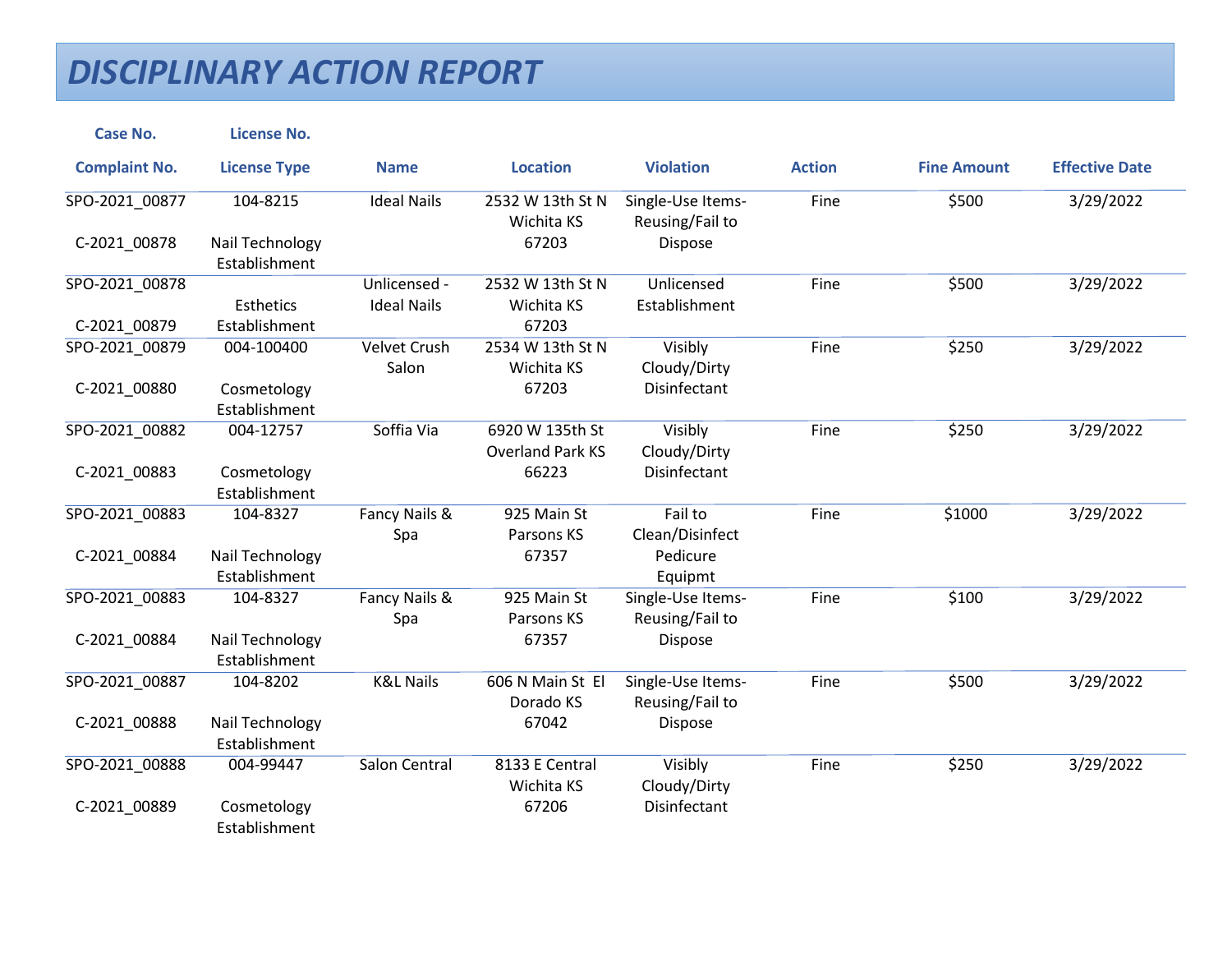| <b>Case No.</b>      | <b>License No.</b>           |                       |                                    |                                      |               |                    |                       |
|----------------------|------------------------------|-----------------------|------------------------------------|--------------------------------------|---------------|--------------------|-----------------------|
| <b>Complaint No.</b> | <b>License Type</b>          | <b>Name</b>           | <b>Location</b>                    | <b>Violation</b>                     | <b>Action</b> | <b>Fine Amount</b> | <b>Effective Date</b> |
| SPO-2021_00888       | 004-99447                    | Salon Central         | 8133 E Central<br>Wichita KS       | Single-Use Items-<br>Reusing/Fail to | Fine          | \$200              | 3/29/2022             |
| C-2021 00889         | Cosmetology<br>Establishment |                       | 67206                              | Dispose                              |               |                    |                       |
| SPO-2021_00889       | 004-8086                     | The Perfect<br>Touch  | 535 W Douglas<br>#120 Wichita KS   | Fail to<br>Clean/Disinfect           | Fine          | \$500              | 3/29/2022             |
| C-2021_00890         | Cosmetology<br>Establishment |                       | 67213                              | Pedicure<br>Equipmt                  |               |                    |                       |
| SPO-2021_00889       | 004-8086                     | The Perfect<br>Touch  | 535 W Douglas<br>#120 Wichita KS   | Visibly<br>Cloudy/Dirty              | Fine          | \$250              | 3/29/2022             |
| C-2021_00890         | Cosmetology<br>Establishment |                       | 67213                              | Disinfectant                         |               |                    |                       |
| SPO-2021 00890       | 004-8388                     | Wavelengths           | 108 N. 8th<br>Humboldt KS          | Visibly<br>Cloudy/Dirty              | Fine          | \$250              | 3/29/2022             |
| C-2021_00891         | Cosmetology<br>Establishment |                       | 66748                              | Disinfectant                         |               |                    |                       |
| SPO-2021_00892       | 004-13161                    | Salon 255             | 407 S Parker St<br>Olathe KS 66061 | Single-Use Items-<br>Reusing/Fail to | Fine          | \$500              | 3/29/2022             |
| C-2021_00893         | Cosmetology<br>Establishment |                       |                                    | Dispose                              |               |                    |                       |
| SPO-2022 00003       | 004-3334                     | A Cut Above           | 129 N Main<br><b>Hesston KS</b>    | Fail to<br>Clean/Disinfect           | Fine          | \$500              | 3/29/2022             |
| C-2022_00004         | Cosmetology<br>Establishment |                       | 67062-9143                         | Pedicure<br>Equipmt                  |               |                    |                       |
| SPO-2022 00003       | 004-3334                     | A Cut Above           | 129 N Main<br><b>Hesston KS</b>    | Single-Use Items-<br>Reusing/Fail to | Fine          | \$500              | 3/29/2022             |
| C-2022_00004         | Cosmetology<br>Establishment |                       | 67062-9143                         | Dispose                              |               |                    |                       |
| SPO-2022 00005       | 004-100596                   | <b>Red Shed Salon</b> | 207 N Burrton<br>Ave Burrton KS    | Visibly<br>Cloudy/Dirty              | Fine          | \$250              | 3/29/2022             |
| C-2022_00006         | Cosmetology<br>Establishment |                       | 67020                              | Disinfectant                         |               |                    |                       |